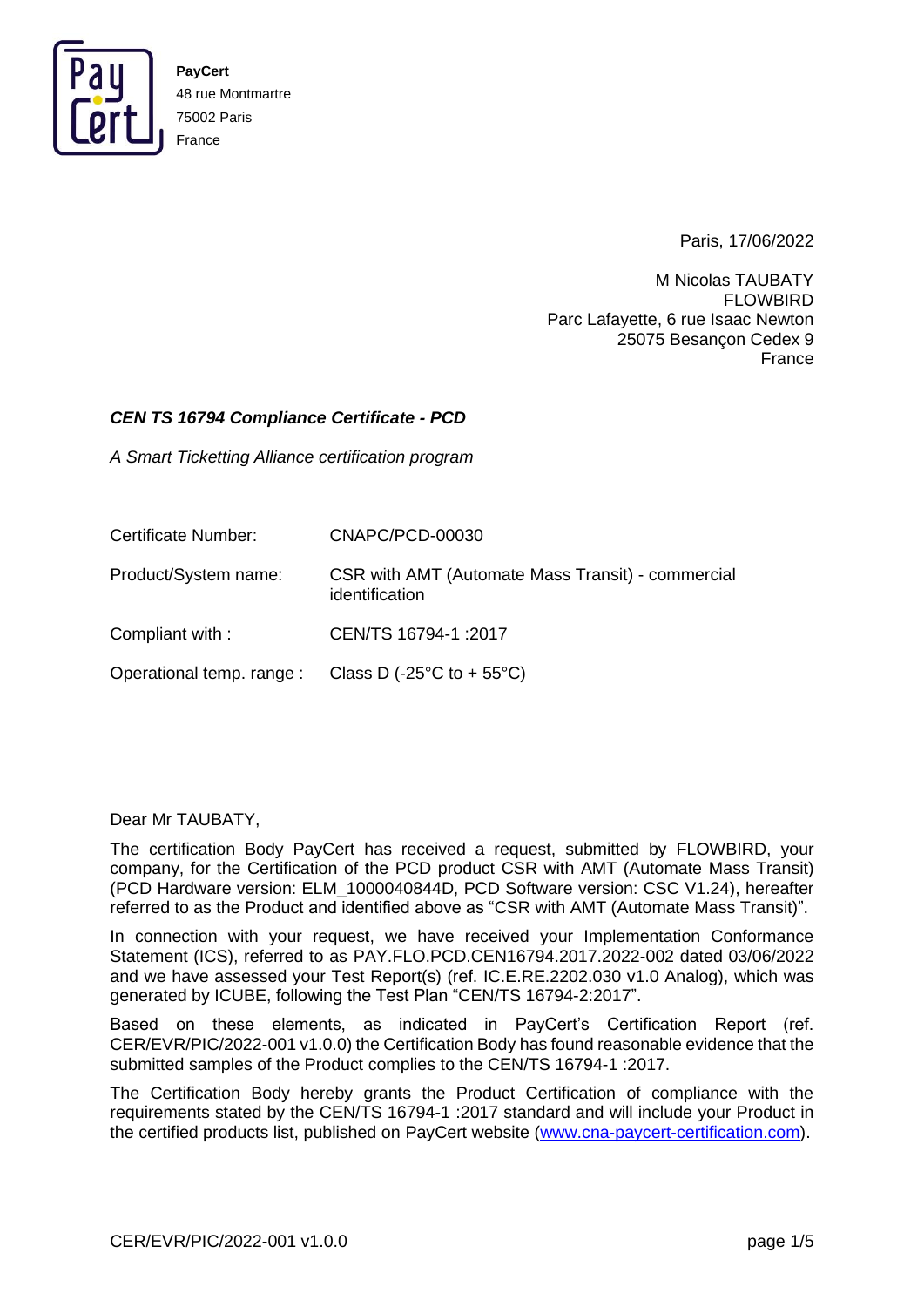

Please note that the present Certification is subject to the following terms and conditions as listed hereafter :

i) The present Certification is granted on the basis of the Smart Ticketing Alliance Certification Policy and therefore is valid as of today and will expire on the 17. June 2029

ii) If the Product is changed, FLOWBIRD must notify the Certification Body of this fact in writing. Any change in the Product that may generate a different behaviour with respect to the CEN/TS 16794-1 :2017 standard or a difference in the Product Implementation Conformance Statement will be considered a major modification subject to a new evaluation in order to maintain the present Certification.

iii) The present Certification granted to FLOWBIRD for the above referenced Product is nontransferable to any other vendor.

The Certification Body has the right to terminate or revoke the Certification should any of the aformentionned terms and conditions be not respected.

**FLOWBIRD, Certificate Number: CNAPC/PCD-00030**



Name: Ludovic VERECQUE

Title: General Manager

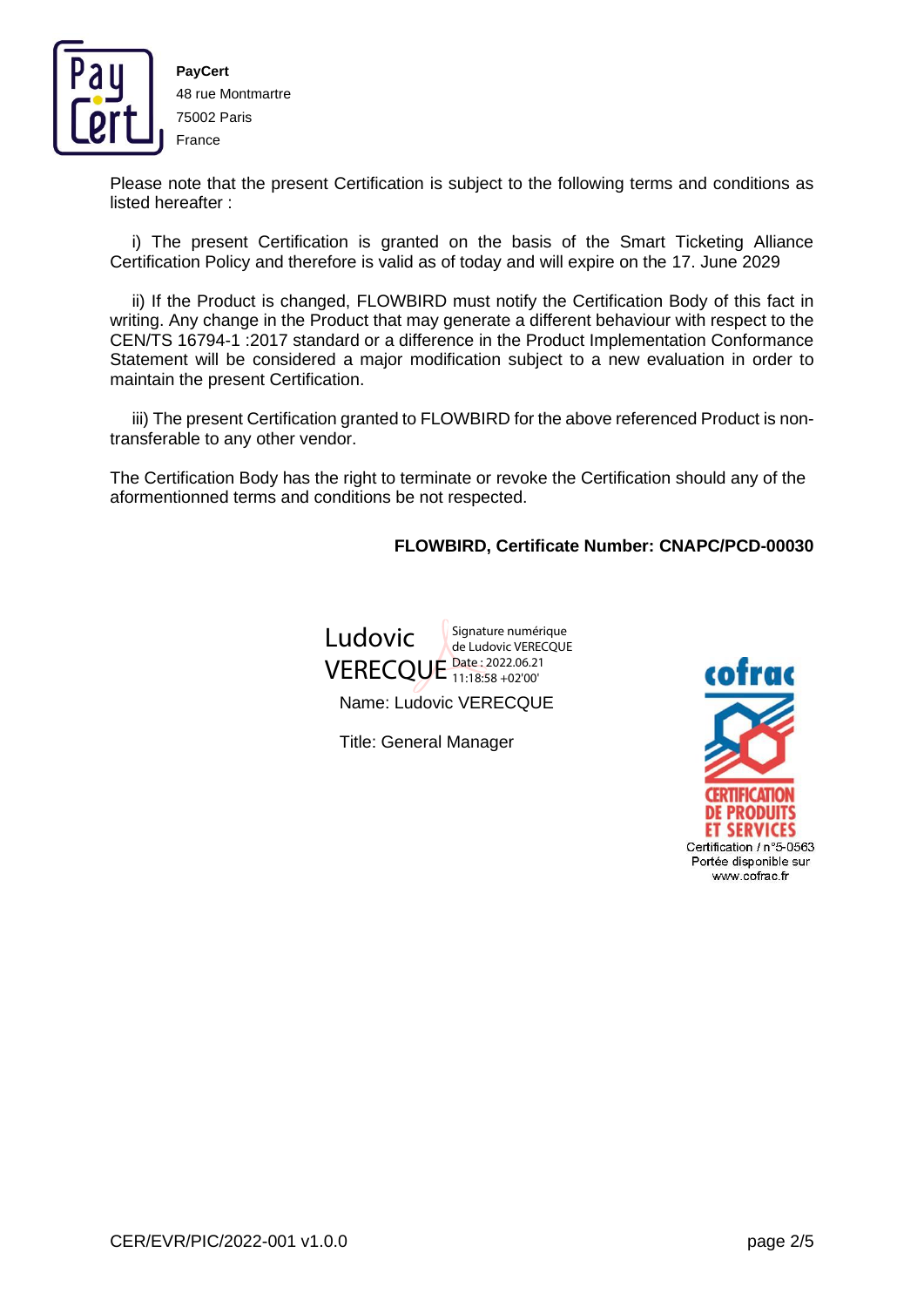

## **a. PCD Product Description**

[PCD1] Administrative data

[PCD1.1] (\*) Brand name: FLOWBIRD [PCD1.2] (\*) Trade name: Cless Smart Reader, CSR with AMT (Automate Mass Transit) [PCD1.3a] (\*) Hardware version: ELM\_1000040844D [PCD1.3b] (\*) Software version: CSC V1.24 [PCD1.4] (\*) Reference of the contactless reader or antenna module: CPL528+ MUX585+ ANT585 [PCD1.4a] (\*) Hardware version of the contactless reader or antenna module: 10089-41-D, 18045-10-A / ASK-KITCMBC / DE-19031-10 / SN:000022 [PCD1.4b] (\*) Software version of the contactless reader or antenna module: CSC V1.24 [PCD1.5] (\*) EMVCo Approval number (if applicable): Not applicable

The PCD is based on a STA certified PCD (\*): Yes

If yes STA PCD certificate number (\*): CNAPC/PCD-00010 & CNAPC/PCD-00009 & CNAPC/PCD-00008

If yes rationale to justify the delta-certification  $(*)$ : The antenna integration and the plastic front face are different to comply with customer requirements.

## **b. PCD General Technical Characteristics**

[PCD2.1] (\*) PT Reader Type: IFM Reader (Full range A and B)

[PCD2.2] (\*) Transaction supported when more than one PICC in the field: No

[PCD2.3] (\*) Operational temperature range supported: Class D (-25°C to + 55°C)

[PCD2.7] (\*) Reference of the PCD Zero Point – Range A (target ID marked on sample or photo or diagram)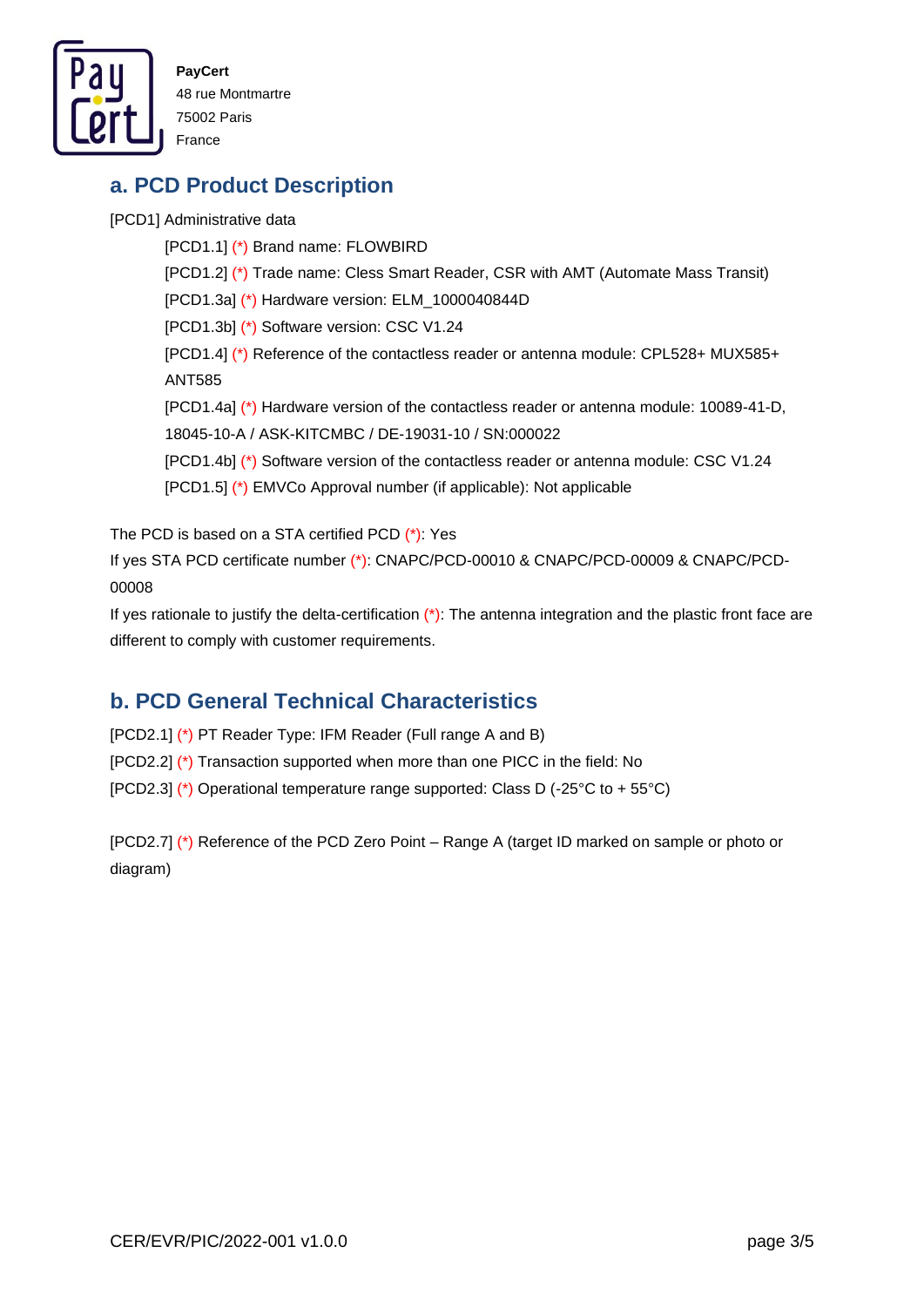



[PCD2.11] (\*) Reference of the PCD Zero Point – Range B (target ID marked on sample or photo or diagram)



# **c. PCD Supported Options**